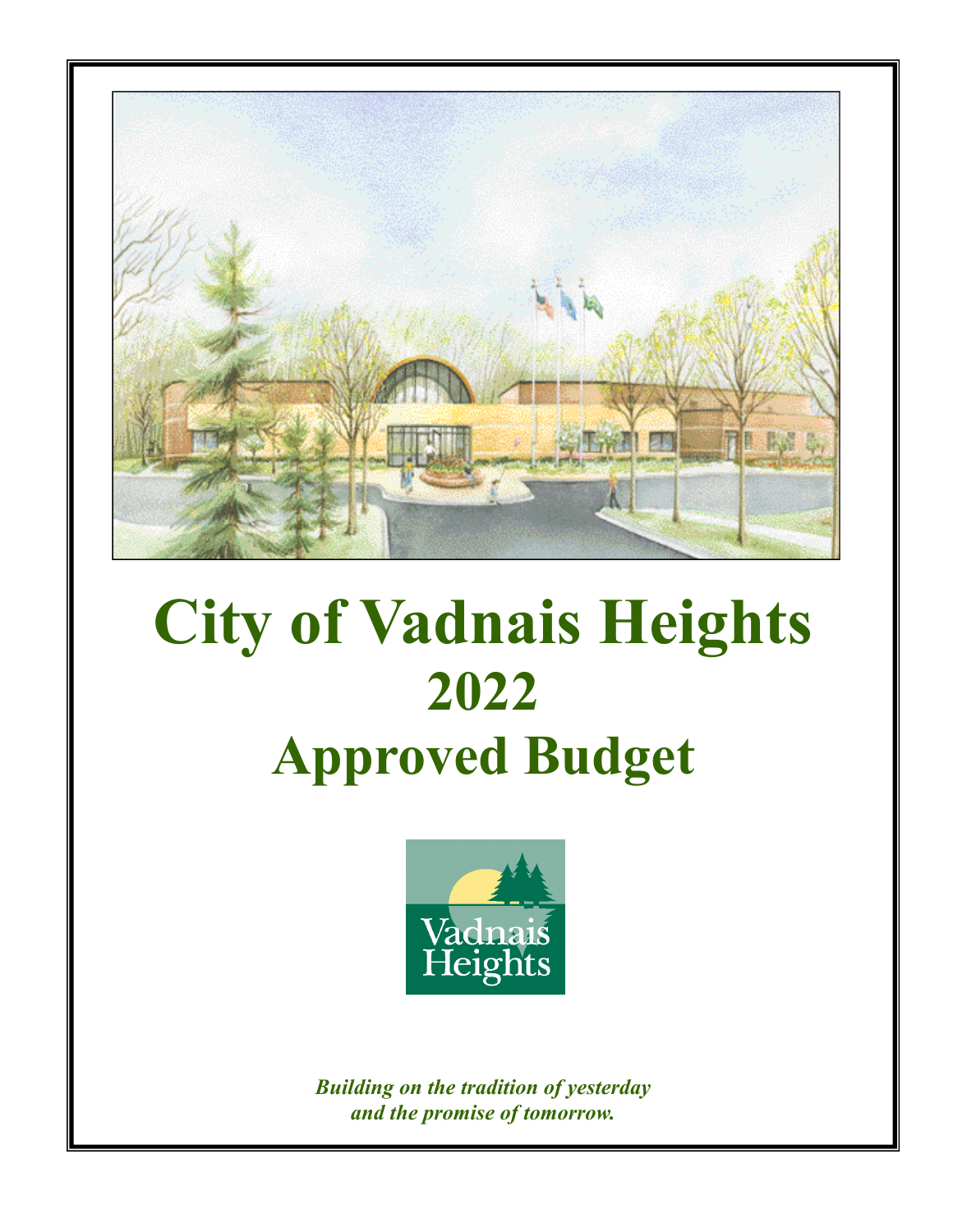# CITY OF VADNAIS HEIGHTS ANNUAL BUDGET FOR FISCAL YEAR BEGINNING January 1, 2022

# DIRECTORY OF CITY OFFICIALS

ELECTED OFFICIALS

Term Expires

Erik Goebel Councilmember January 7, 2025

Heidi Gunderson Mayor January 2, 2023

Steve Rogers Councilmember January 7, 2025 Greg Urban Councilmember January 2, 2023 Patricia Youker Councilmember January 2, 2023

#### APPOINTED OFFICIALS

Kevin Watson City Administrator

Jesse Farrell City Engineer/Public Services Director Chris Hearden Fire Chief/Code Enforcement Director **Tim Sandvik** Assistant City Administrator Bob Sundberg Finance Director Nolan Wall Planner/Community Development Director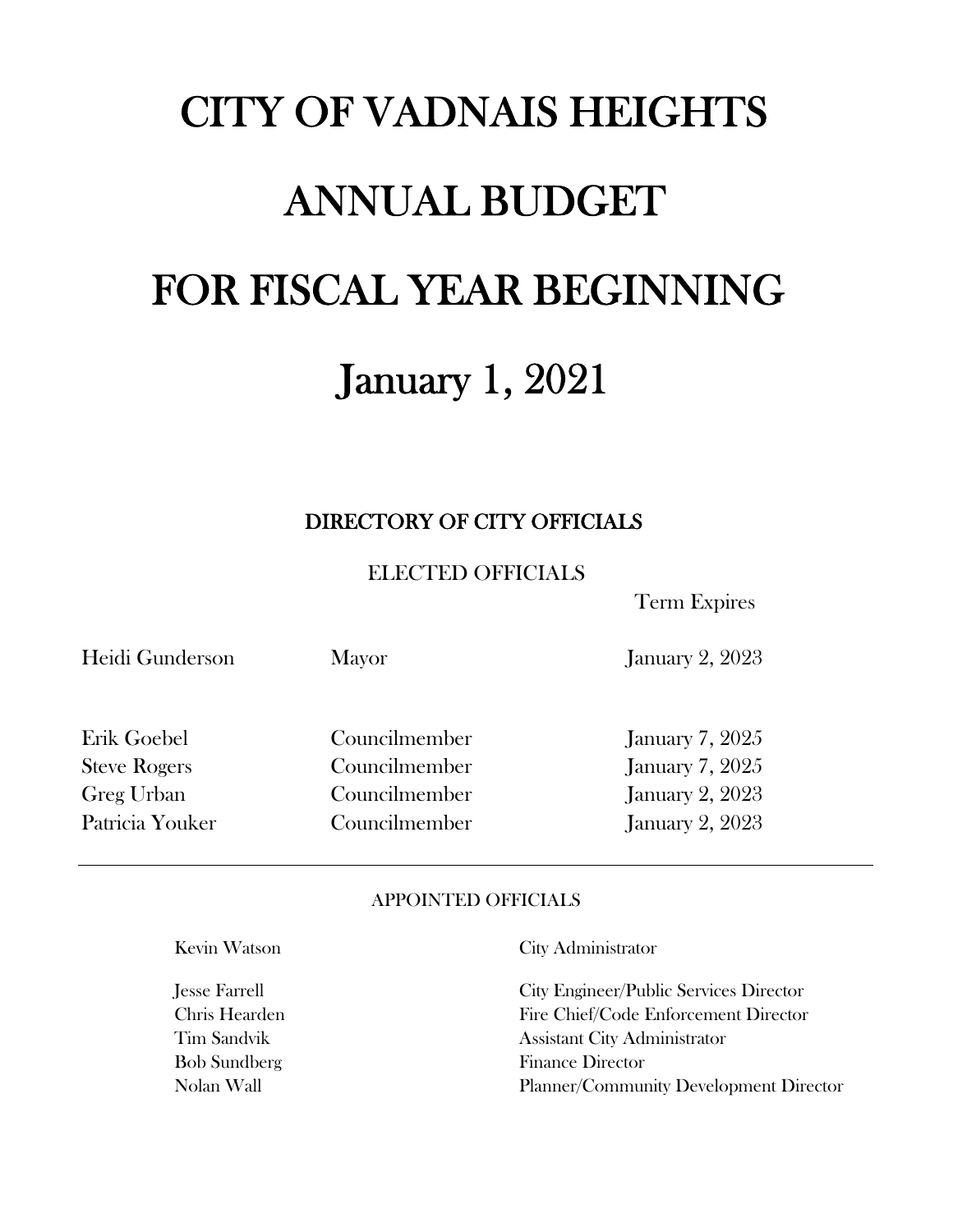# CITY OF VADNAIS HEIGHTS 2022 BUDGET

# TABLE OF CONTENTS

#### GENERAL FUND BUDGET

| <b>LEVY ANALYSIS</b>                             | page 1         |
|--------------------------------------------------|----------------|
| <b>GENERAL FUND BUDGET - DEPARTMENTAL TOTALS</b> | page 2         |
| <b>GENERAL FUND REVENUE BUDGET</b>               | page 3         |
| COMMUNITY DEVELOPMENT DEPARTMENT                 | page $4-5$     |
| <b>ENGINEERING DEPARTMENT</b>                    | page 6 - 7     |
| <b>CITY COUNCIL DEPARTMENT</b>                   | page 8 - 9     |
| ADMINISTRATION DEPARTMENT                        | page 10 - 11   |
| <b>FUNDING FOR OUTSIDE AGENCIES</b>              | page 12 - 13   |
| <b>FINANCE DEPARTMENT</b>                        | page 14 - 15   |
| <b>LEGAL SERVICES DEPARTMENT</b>                 | page 16 - 17   |
| CITY HALL/BUILDINGS DEPARTMENT                   | page 18 - 19   |
| TECHNOLOGY SUPPORT DEPARTMENT                    | page 20 - 21   |
| SHERIFF, DISPATCH, CAD, & MISC DEPARTMENT        | page 22 - 23   |
| FIRE PROTECTION/CODE ENFORCEMENT DEPARTMENT      | page 24 - 25   |
| CENTRAL GARAGE FACILITY DEPARTMENT               | page 26 - 27   |
| STREET MAINTENANCE DEPARTMENT                    | page 28 - 29   |
| PARKS AND RECREATION DEPARTMENT                  | page 30 - 31   |
| <b>COMMONS</b>                                   | page 32 - 33   |
| <b>SPECIAL REVENUE FUNDS BUDGETS</b>             |                |
| <b>COMMUNITY SERVICES FUND</b>                   | page $34 - 35$ |
| <b>HERITAGE DAYS FUND</b>                        | page 36 - 37   |
| <b>SOLID WASTE FUND</b>                          | page 38 - 39   |
| <b>CHARITABLE GAMBLING FEES</b>                  | page 40 - 41   |
| <b>ENTERPRISE FUNDS BUDGETS</b>                  |                |
| <b>WATER UTILITY FUND</b>                        | page 42 - 43   |
| <b>SEWER UTILITY FUND</b>                        | page 44 - 45   |
| <b>SURFACE WATER UTILITY FUND</b>                | page 46 - 47   |
| <b>CAPITAL IMPROVEMENT PLAN</b>                  |                |
| 2022 THROUGH 2026: PROJECTS LISTED               | pages 48 - 50  |
| <b>BY FUNDING SOURCE</b>                         |                |
| <b>SUPPLEMENTAL INFORMATION</b>                  |                |
| FINANCIAL CHART OF ACCOUNTS                      | pages $51-53$  |
|                                                  |                |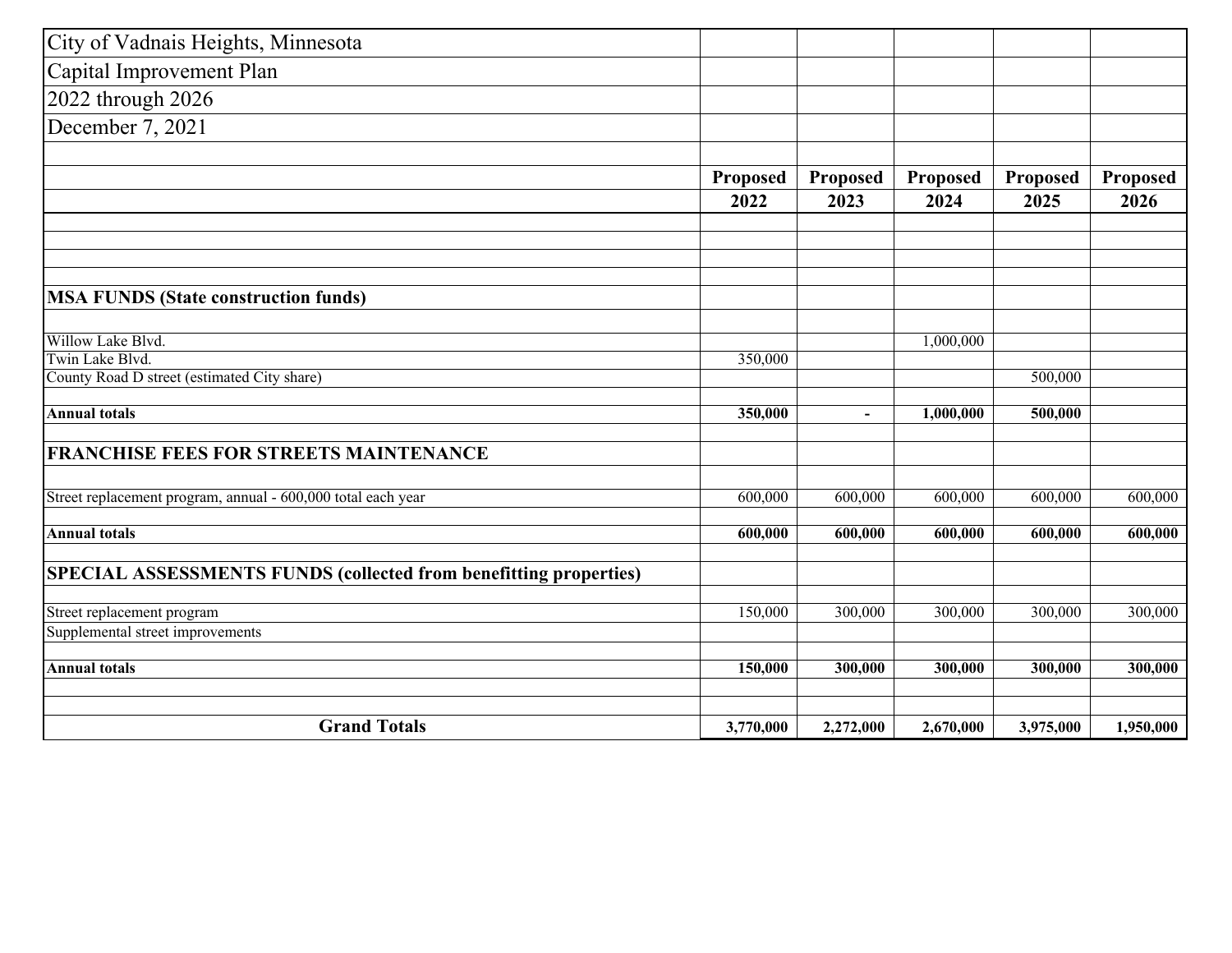# CITY OF VADNAIS HEIGHTS FINANCIAL CHART OF ACCOUNTS - FUNDS AND DEPARTMENTS

|                                                        | <b>DEPARTMENT</b> | <b>FUND</b> |
|--------------------------------------------------------|-------------------|-------------|
| <b>GENERAL FUND</b>                                    |                   | 101         |
| <b>COMMUNITY DEVELOPMENT</b>                           | 110               |             |
| <b>ENGINEERING</b>                                     | 140               |             |
| CITY COUNCIL                                           | 210               |             |
| <b>ADMINISTRATION</b>                                  | 220               |             |
| FUNDING FOR OUTSIDE AGENCIES                           | 230               |             |
| <b>FINANCE</b>                                         | 2.50              |             |
| <b>LEGAL</b>                                           | 260               |             |
| <b>CITY HALL &amp; BUILDINGS</b>                       | 270               |             |
| <b>TECHNOLOGY SUPPORT</b>                              | 280               |             |
| <b>PUBLIC SAFETY</b>                                   | 310               |             |
| FIRE PROTECTION/CODE ENFORCEMENT                       | 320               |             |
| <b>CENTRAL GARAGE</b>                                  | 410               |             |
| STREET MAINTENANCE                                     | 420               |             |
| PARKS AND RECREATION                                   | 510               |             |
| <b>COMMONS</b>                                         | 520               |             |
| <b>SPECIAL REVENUE FUNDS:</b>                          |                   |             |
| <b>COMMUNITY SERVICES/GRANTS FUND</b>                  |                   | 201         |
| <b>HERITAGE DAYS FUND</b>                              | 171               | 225         |
| <b>SOLID WASTE FUND</b>                                | 421               | 226         |
| <b>GAMBLING FEES FUND</b>                              |                   | 227         |
| <b>DEBT SERVICE FUNDS:</b>                             |                   |             |
| 2009A GO NORTH SERVICE CENTER BUILD AMERICA BONDS FUND |                   | 308         |
| <b>CAPITAL PROJECTS FUNDS:</b>                         |                   |             |
| <b>PUBLIC WORKS RESERVE FUND</b>                       |                   | 401         |
| <b>2020 STREET IMPROVEMENTS</b>                        | 856               |             |
| <b>2021 STREET IMPROVEMENTS</b>                        | 858               |             |
| 2020 COUNTY ROAD D PROJECT                             | 857               |             |
|                                                        |                   |             |